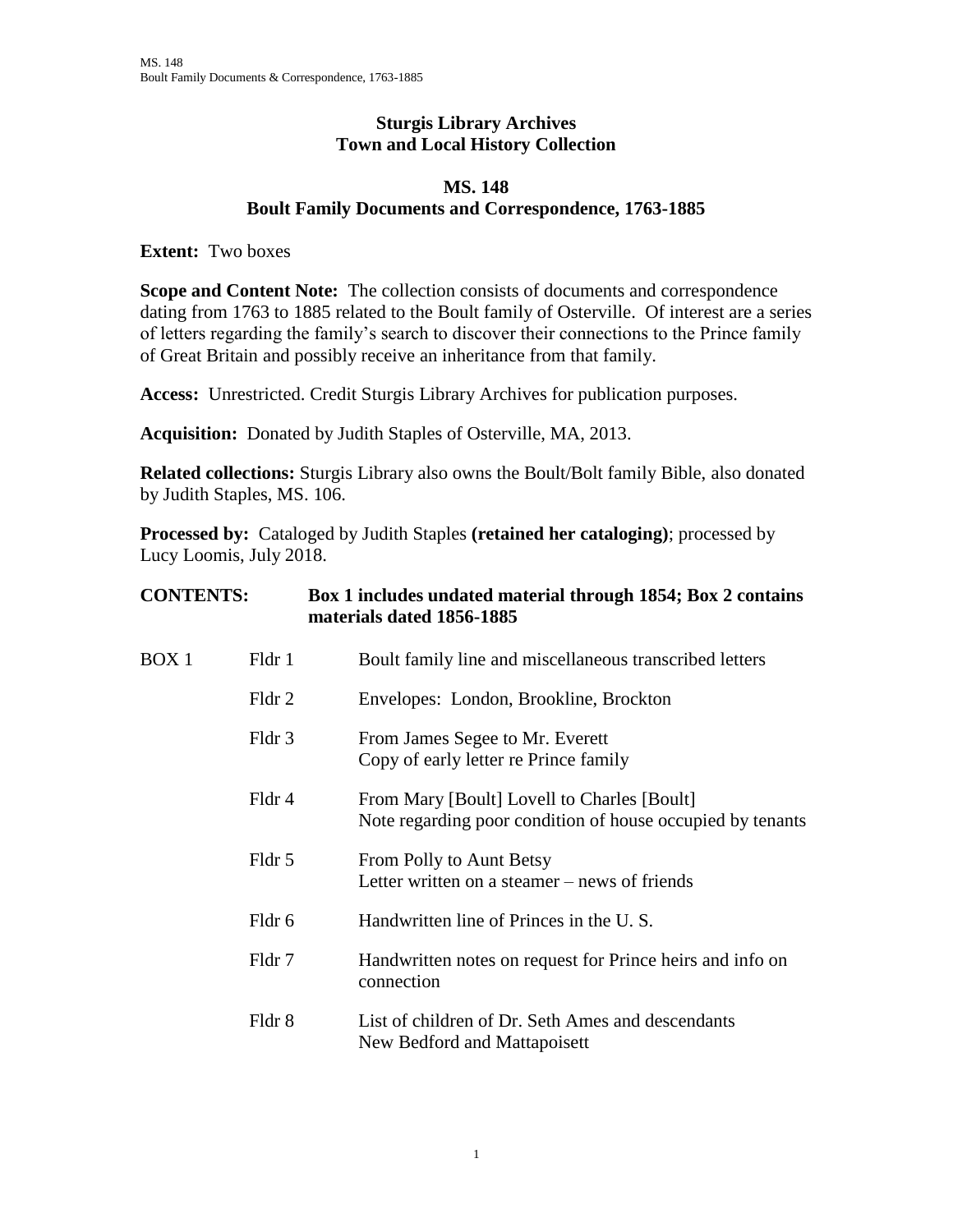| BOX <sub>1</sub> | Fldr 9  | Local News – the Factory articles                                                                                                    |
|------------------|---------|--------------------------------------------------------------------------------------------------------------------------------------|
|                  | Fldr 10 | Newspaper article from Yarmouth Register regarding Dr.<br>Thomas Prince, Associate Pastor of Old South Church                        |
|                  | Fldr 11 | From Sarah Hallet to Charlotte Boult re visiting plans                                                                               |
|                  | Fldr 12 | Sepia tone photo, Martinez California                                                                                                |
|                  | Fldr 13 | Scrap of note to Mrs. Elizabeth Lazell, Dedham                                                                                       |
|                  | Fldr 14 | Undated letter from Charles Boult to James Segee<br>Response to 8/9 letter re Somerly                                                |
|                  | Fldr 15 | Wed Feb 20 (?) From unknown admirer to Charlotte<br>Phinney (later Boult)<br>Barnstable<br>Discussion of friends, visiting, salaries |
|                  | Fldr 16 | Wed Fed 20 (?) Typescript copy of same letter by A. L.                                                                               |
|                  | Fldr 17 | 2.25 Note from L. W. Leonard to Mrs. Boult regarding ride<br>to Barnstable                                                           |
|                  | Fldr 18 | 2/26 From M. Humphreys of New York to C. W. Boult of<br>Osterville. Note re correspondence forwarded to E.B. H                       |
|                  | Fldr 19 | 9/71 From Betsy P. Lovell of Osterville to [William?] Ellis.<br>Hopes to send Segee to England.                                      |
|                  | Fldr 20 | 9/26 New York Humphreys envelope                                                                                                     |
|                  | Fldr 21 | 5.10.1763 From John Ames of Boston [son] to Elisabeth<br>Ellis of Rochester [mother]. Letter before sailing.                         |
|                  | Fldr 22 | 9.20.1780 Deed of land. Oister [sic] Island and Little Island<br>in Osterville. Benjamin Lovell ad Cornelius Lovell named.           |
|                  | Fldr 23 | 3.5.1790 Sale of land in Osterville. Marcy Cole to Simeon<br>Lovell. 2 shillings.                                                    |
|                  | Fldr 24 | 3.25.1791 Sale of land in Osterville                                                                                                 |
|                  | Fldr 25 | 8.21.1800 Land deed, Osterville. Simeon Lovell.                                                                                      |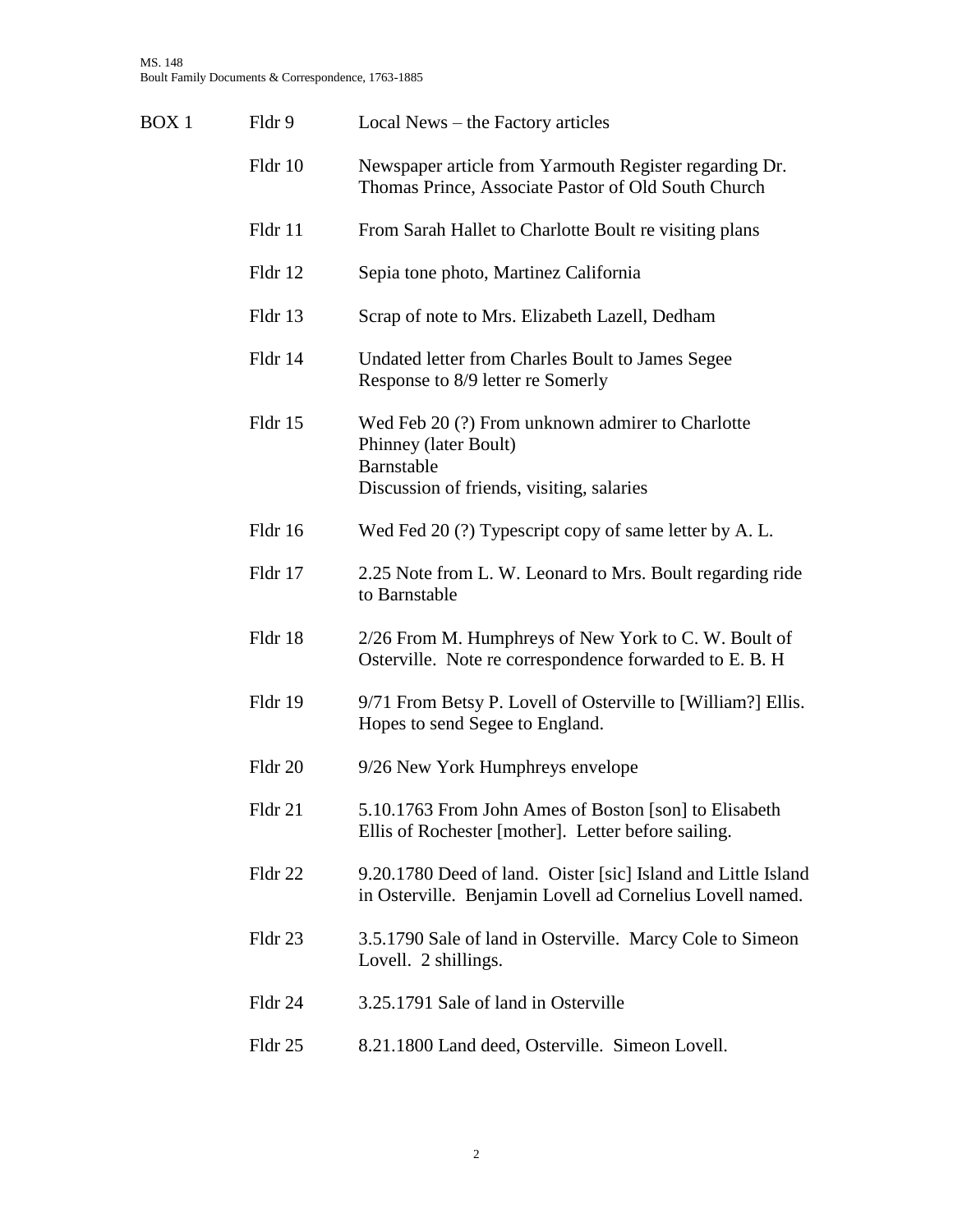| BOX <sub>1</sub> | Fldr 26 | 8.21.1800 Deeds in poor condition. Peter Cammett to<br>Simeon Lovell.                                                                                                              |
|------------------|---------|------------------------------------------------------------------------------------------------------------------------------------------------------------------------------------|
|                  | Fldr 27 | 4.14.1821 Sale of land of Simeon Lovell to Mary E. and<br>Betsy P. Lovell. \$100                                                                                                   |
|                  | Fldr 28 | 1.27.1834 Deed. Betsy Lovell from Joseph Blish,<br>Osterville, 5 acres, \$12                                                                                                       |
|                  | Fldr 29 | 9.7.1844 Newspaper F. L. Adams Boston Semi-Weekly<br>Advertiser. Ad for Prince heirs.                                                                                              |
|                  | Fldr 30 | May 1845<br>1. Nathan B. Shurtleff (?) copies of records relating to the<br>family of Rev. Thomas Prince<br>2. $2nd$ letter re Price connections (?)                               |
|                  | Fldr 31 | 10.4.1847 From J.H. to Horatio G. Somerly. Letter<br>regarding Prince family given to Eliza Boult                                                                                  |
|                  | Fldr 32 | 1.8.1848 Copy of letter from John Prince to wife, Elizabeth.                                                                                                                       |
|                  | Fldr 33 | 6.12.1715 Newport made by James Lovell.<br>1.10.1848 Statements re Samuel Prince as inhabitant of<br>Sandwich and info re baptisms at Congregational Church of<br>West Barnstable. |
|                  | Fldr 34 | 1.17.1848 James W. Lovell of Osterville. Prince family<br>research ad sources. Osterville connections.                                                                             |
|                  | Fldr 35 | 1.17.1848 James P. Lovell research of Prince family<br>including Town of Barnstable records                                                                                        |
|                  | Fldr 36 | 2.12.1848 (?) Valentine to Isabella D. Coleman (first wife<br>of Charles Boult, 1828-1850), Cotuit Port                                                                            |
|                  | Fldr 37 | 1.12.1849 From Mary Ward, East Granville to Aunt<br>Clement and Uncle Ben Emmons, Long Island, NY                                                                                  |
|                  | Fldr 38 | 5.19.1850 From James Segee, Woodstock, N.B. to Father,<br>Mother, Sister. Family news followed by request for Prince<br>on "particulars"                                           |
|                  | Fldr 39 | 8.9.1850 - 12.2.1850 From Wm. Monday                                                                                                                                               |
| BOX <sub>1</sub> | Fldr 40 | 3.3.1851 From James Segee, Woodstock to Aunt, North                                                                                                                                |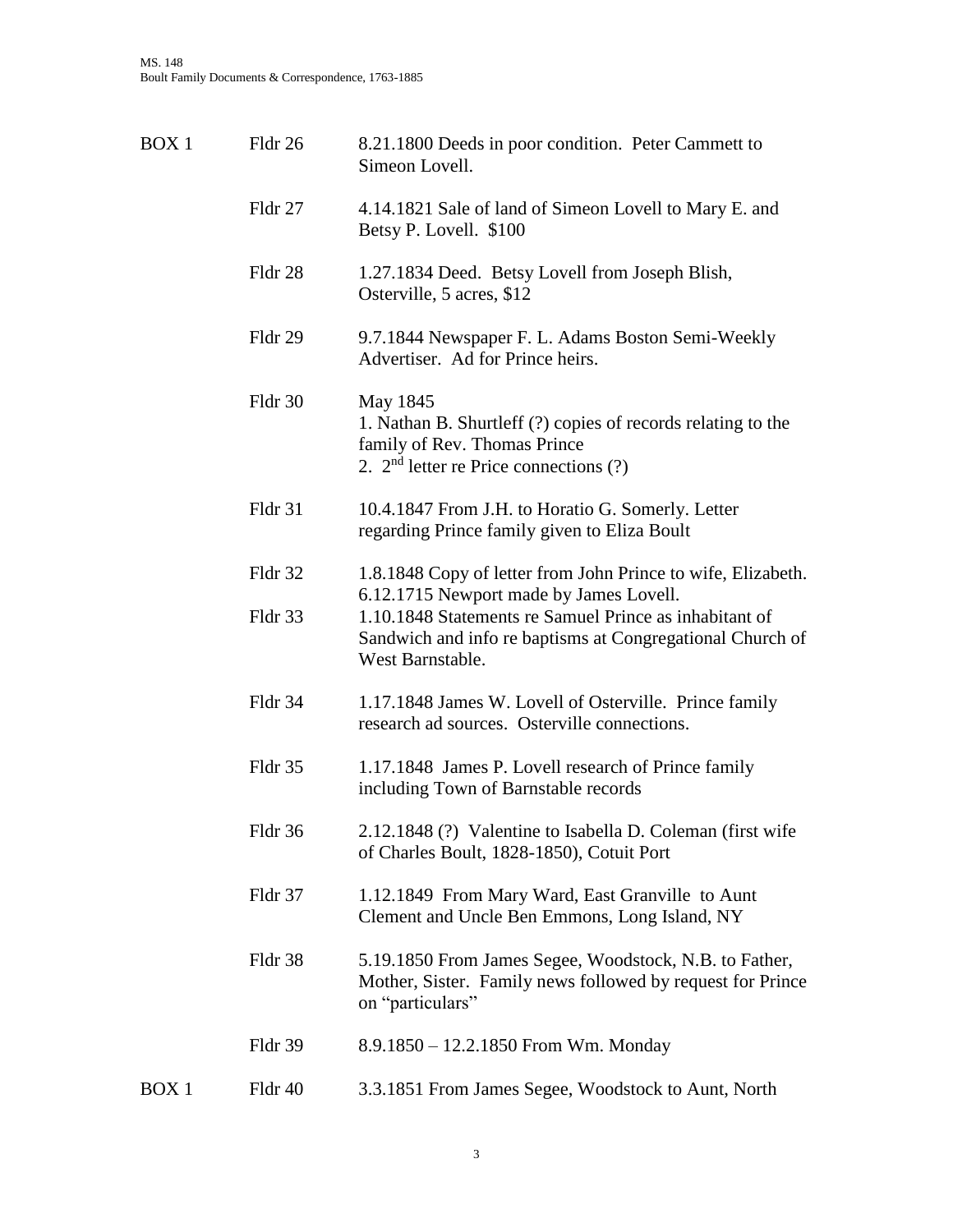|         | Falmouth. Plans trip to pursue quest for Prince line info.                                                                                                                                                                                                        |
|---------|-------------------------------------------------------------------------------------------------------------------------------------------------------------------------------------------------------------------------------------------------------------------|
| Fldr 41 | Copies of letters in a small notebook regarding Prince<br>family research<br>6.27.1851 From James Segee to Aunt,<br>11.16.1851 From A. G. Somerly, London, to James<br>$\bullet$<br>Segee, Wareham<br>3.28.1861 S.L. Boult, Osterville to Fisher & Son,<br>London |
| Fldr 42 | 6.27.1851 From: Segee (?) Wareham to Aunt, North<br>Falmouth<br>Prince line info                                                                                                                                                                                  |
| Fldr 43 | 6.27.1851 From James Segee, Wareham to Aunt. Recap of<br>Prince connections and expenses                                                                                                                                                                          |
| Fldr 44 | 7.3.1851 From Stephen A. Tripp, New Bedford to James<br>Segee, Wareham                                                                                                                                                                                            |
| Fldr 45 | 7.3.1851 From James Segee, Wareham to Mrs. William<br>Ellis, North Falmouth. Detail of expense money received<br>and disappointment on not being able to find information                                                                                         |
| Fldr 46 | 7.5.1851 From James Segee to Charles Boult, Osterville.<br>Explanation of Prince family connections.                                                                                                                                                              |
| Fldr 47 | 7.6.1851 Receipt from Wm. Ellis for expense money<br>provided by heirs of Mercy Lovell                                                                                                                                                                            |
| Fldr 48 | 11.16.1851 Copy of letter from Somerly, London, regarding<br>his expertise and required funds                                                                                                                                                                     |
| Fldr 49 | 4.16.1852 From H. G. Somerly, London to James Segee,<br>Wareham. Copy of letter prepared by Sarah Segee saying<br>funds exhausted and no progress on Prince American<br>connection.                                                                               |
| Fldr 50 | 7.4.1852 From James Segee, Woodstock, N.B. to Friends.<br>Copied letter from Somerly                                                                                                                                                                              |
| Fldr 51 | 9.09.1852 and 11.29.1852 From James Segee, Woodstock,<br>N.B., to Oliver Cotton, Osterville, expressing willingness to<br>go to England to research info on John Prince's birth                                                                                   |
| Fldr 52 | 12.15.1852 Rebekah Boult and Betsey Lovell statement                                                                                                                                                                                                              |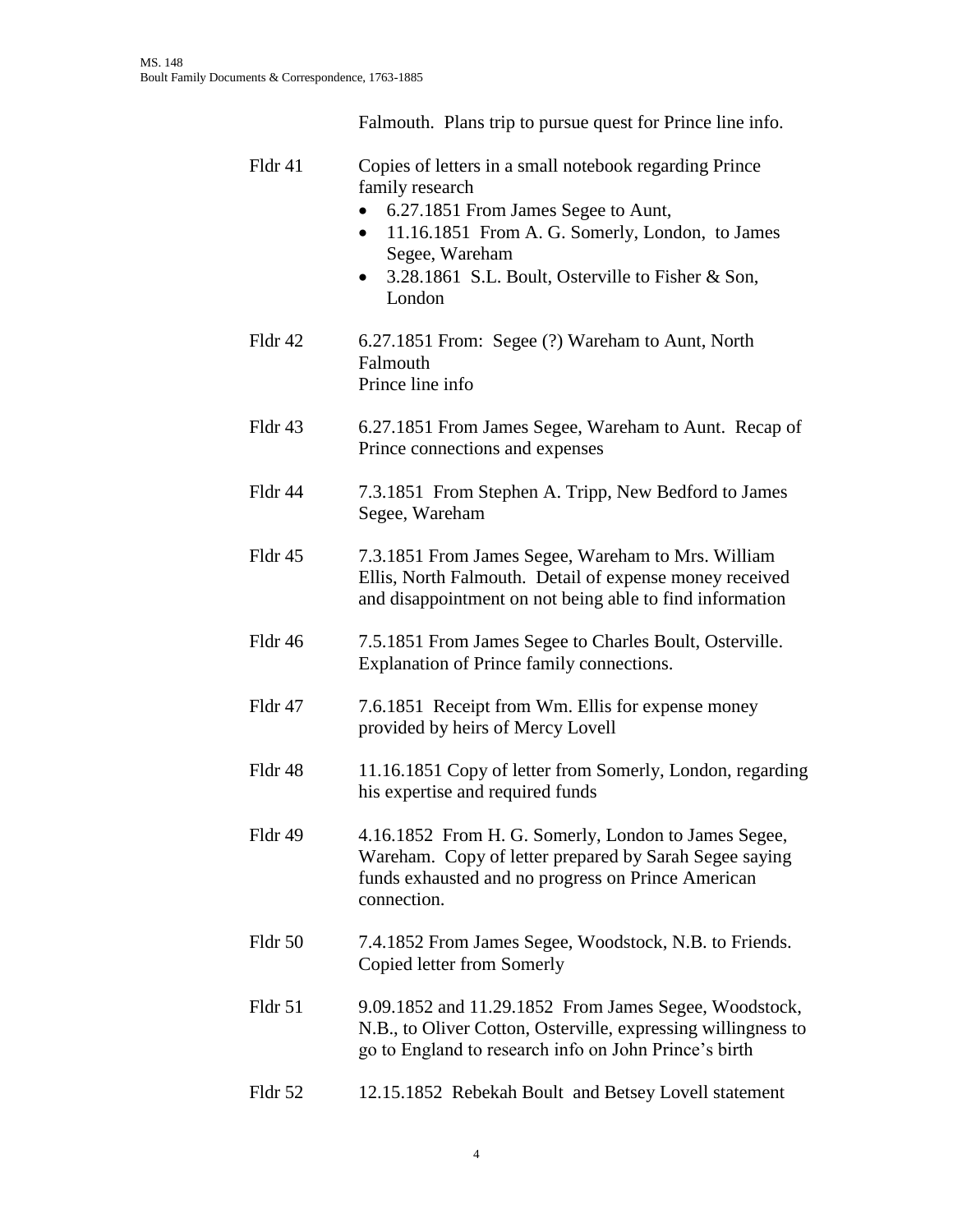| BOX 1 | Fldr 53 | agreeing to divide any proceeds into 9 shares<br>1.6.1853 From H. G Somerly, London to James, Segee,<br>Woodstock. Recap of Prince info found in Univ.<br>records<br>• 1.31.1853 From James Segee to Friends, Osterville.<br>Reassurance about verity of Prince connection. |
|-------|---------|-----------------------------------------------------------------------------------------------------------------------------------------------------------------------------------------------------------------------------------------------------------------------------|
|       | Fldr 54 | 3.5.1853 From James Segee, Woodstock to Charles Boult.<br>Need for funds for trip to England                                                                                                                                                                                |
|       | Fldr 55 | 4.1.1853 and 5.9.1853 From Charles Boult, Osterville to<br>James Segee. Unable to send more money.                                                                                                                                                                          |
|       | Fldr 56 | 4.1.1853 From Charles Boult (?) of Osterville to James<br>Segee of New Brunswick. Answer to J's letter – states<br>reluctance of heirs to pursue search.                                                                                                                    |
|       | Fldr 57 | 7.8.1853 From Martha Boult Coffin, Martinez, CA to<br>Aunts, Osterville. Family news and husband's ferry<br>business.                                                                                                                                                       |
|       | Fldr 58 | August 1853. Statement as to Prince claim – Segee married<br>to an Ellis                                                                                                                                                                                                    |
|       | Fldr 59 | 8.22.1853. From E.N. Ellis, Pocassett to Cousin Betsey,<br>Osterville $(?)$ Expresses willingness to send expense \$ to<br>purchase claim.                                                                                                                                  |
|       | Fldr 60 | 9.1.1853 From Betsy Lovell, Osterville to James Segee.<br>Wondering how connection between Rev. John Prince and<br>John Prince the Elder was determined.                                                                                                                    |
|       | Fldr 61 | 10.19.1853 From E.N. Ellis, Pocassett to Aunt Betsey<br>(Lovell). Suggests they ask that B. F. Hallett meet with<br>Somerly to go over Prince claim                                                                                                                         |
|       | Fldr 62 | 11.9.1853 Copies of correspondence – Segee and Henry<br>Bliss, Esq. London                                                                                                                                                                                                  |
|       | Fldr 63 | 11.29.1853 From Oliver C. Coffin, Martinez, CA to Charles<br>Boult and Charlotte, Osterville. Miscellaneous news<br>including information on Simeon Leonard's vessel.                                                                                                       |
|       | Fldr 64 | 11.30.1853 From James Segee, Woodstock, N.B. to Charles<br>Boult, Osterville. Wish to contact Mr. Somerly.                                                                                                                                                                  |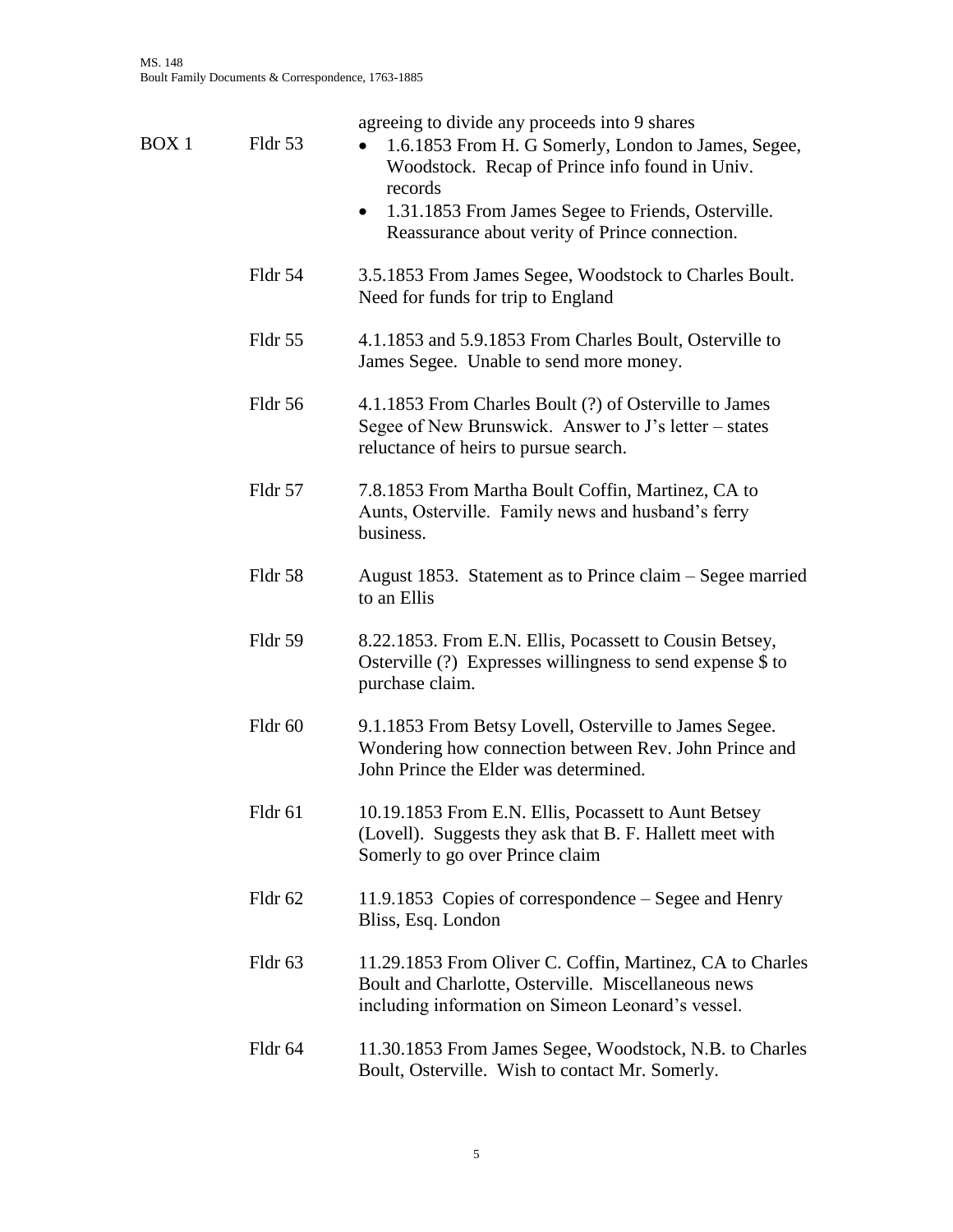| BOX <sub>1</sub> | Fldr 65 | 12.12.1853 From Oliver Coffin, Martinez, CA to Charles<br>Boult, Osterville. Commercial dealings – mentioned<br>Simeon Leonard's vessel and the Prince affair                                                     |
|------------------|---------|-------------------------------------------------------------------------------------------------------------------------------------------------------------------------------------------------------------------|
|                  | Fldr 66 | 1.7.1853 From James Segee, Woodstock, NB to Charles<br>Boult, Osterville. No info found by Somerly; trip to<br>England needed                                                                                     |
|                  | Fldr 67 | 3.20.1854 From Charles Boult, Osterville to James Segee,<br>New Bedford. Hopeful search                                                                                                                           |
|                  | Fldr 68 | 7.1.1854 From B. F. Hallett to Cousin Betsy. Confirming<br>Somerly's findings of Prince connection in England.                                                                                                    |
| BOX <sub>2</sub> | Fldr 1  | 5.25.1856 Bill of sale of the Schooner Hannah Willets                                                                                                                                                             |
|                  | Fldr 2  | 7.5.1857 From James Segee, Wareham to Charles Boult,<br>Osterville. Copy of letter to Wm. Munday, Esq. re Prince<br>Line.                                                                                         |
|                  | Fldr 3  | 8.8.1857 From E. W. Humphreys, NY, to Capt. C. W.<br>$\bullet$<br>Boult, Boston. Request for Prince line info.<br>8.8.1857 Copy from Wm. Munday to James Segee<br>8.26.1857 From James Segee to Aunt<br>$\bullet$ |
|                  | Fldr 4  | 3.30.1858 From Charles Hinckley, Mariposa, CA to George<br>Hinckley. Prayer meeting converts, thoughts on<br>spiritualism.                                                                                        |
|                  | Fldr 5  | 1.17.1859 From Erastus Scudder to Charles Boult. 1/8 of<br><b>Schooner Gazette</b>                                                                                                                                |
|                  | Fldr 6  | 5.27.1859 Receipt for medical attention $-5$ visits to<br>wife from Dr. Henry McCollum to Thomas Ames.<br>Undated – note re charges for clothing                                                                  |
|                  | Fldr 7  | 8.16.1859 IOU from Robert Lovell to Cornelius Lovell                                                                                                                                                              |
|                  | Fldr 8  | 3.5.1860 Deed. Charles Boult buys his father's home                                                                                                                                                               |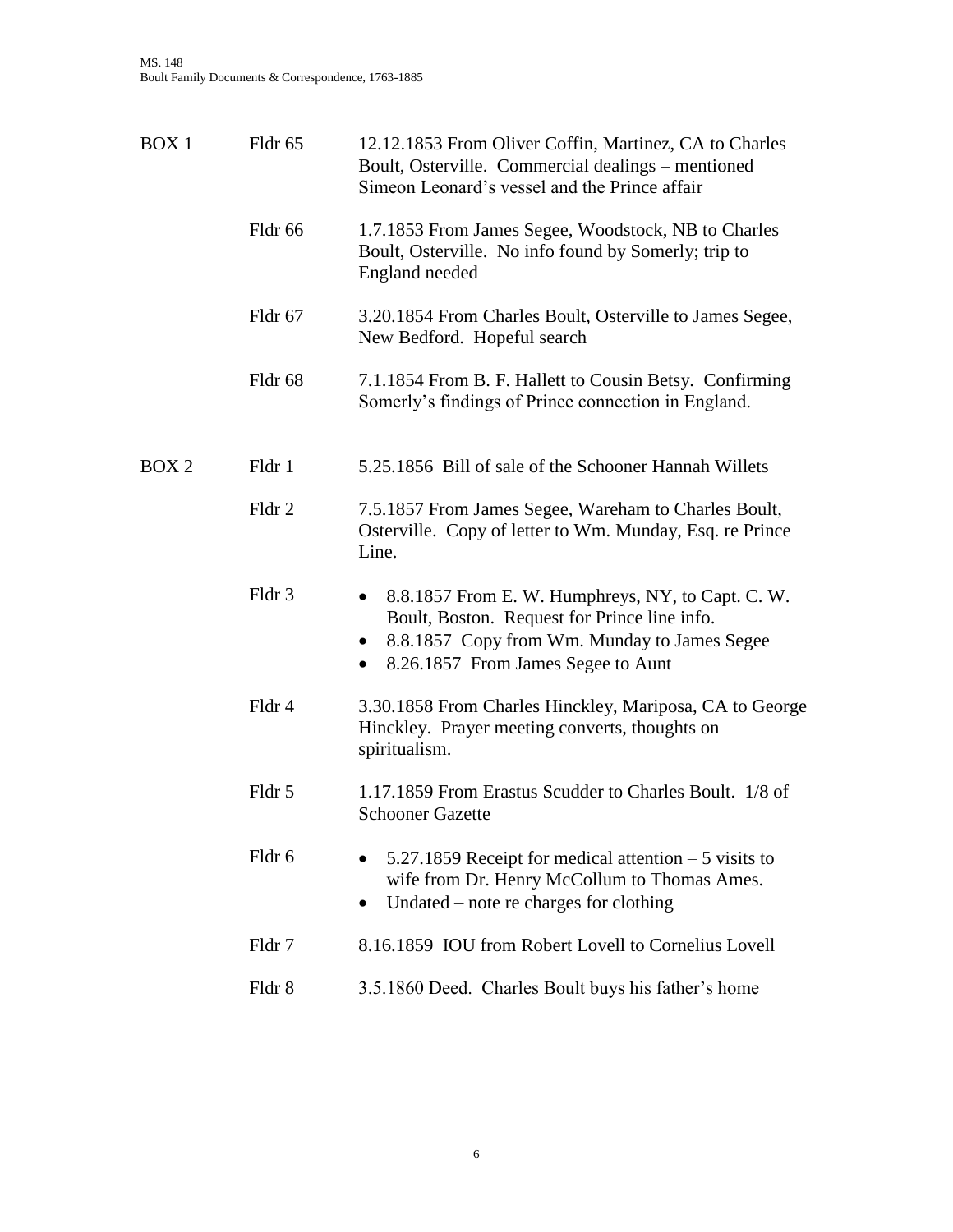| BOX <sub>2</sub> | Fldr 9  | 2.15.1861 From S. L. Boult, Osterville to Fisher & Son,<br>$\bullet$<br>London. Request of search for Rev. John Prince.<br>2.19.1861 From W. W. S. Ordeton to S. L. Boult.<br>$\bullet$<br>Instructions to obtain return on money |
|------------------|---------|-----------------------------------------------------------------------------------------------------------------------------------------------------------------------------------------------------------------------------------|
|                  | Fldr 10 | 3.6.1861 From Fisher & Son, London to S. L. Boult,<br>Osterville. Request for additional money                                                                                                                                    |
|                  | Fldr 11 | 3.9.1861 Declaration of homestead by Charles Boult with<br>photograph                                                                                                                                                             |
|                  | Fldr 12 | 6.5.1861 Deed – C. W. Boult from Lemuel Hamblin.<br>Osterville 10 acres.                                                                                                                                                          |
|                  | Fldr 13 | 6.24.1861 From George Hinckley, Osterville to Capt. Boult,<br>Boston. Request to receive and obtain goods.                                                                                                                        |
|                  | Fldr 14 | 3.13.1862 From John Emery & Co., Boston to Capt. Charles<br>Boult, Schooner Gazette, Perryville, MD. Request for<br>acknowledgement of charter party sent by mail.                                                                |
|                  | Fldr 15 | 8.23.1862 Bill of Sale Vessel Gazette. J. Joshua Baker to<br>Charles W. Boult.                                                                                                                                                    |
|                  | Fldr 16 | 11.13.1863 List of items bought by C. W. Boult in Boston<br>@ Massasoit Color Varnish Works                                                                                                                                       |
|                  | Fldr 17 | 3.26.1864 From John Case, Camden, ME to George<br>Hinckley, Osterville. Comments about visit to Camden,<br>regards to acquaintances                                                                                               |
|                  | Fldr 18 | Portion on NY Herald 8.19.1863<br>11.28.1873 Paid receipt S. L. Baker Jr. & Co. to G.H.H.<br>1.13.1865 Handwritten note to George H. Hinckley<br>4.20.1868 Request to G.H.H. to call school district<br>$\bullet$<br>meeting      |
|                  | Fldr 19 | 10.25.1865 A. L. typed copy of letter from Sarah Hallett to<br>Charlotte Boult.                                                                                                                                                   |
|                  | Fldr 20 | 10.25.1865 From Sarah Hallett, Shanghai to Charlotte<br>Boult (her sister), Osterville. News of voyage, deaths,<br>vessel, etc.                                                                                                   |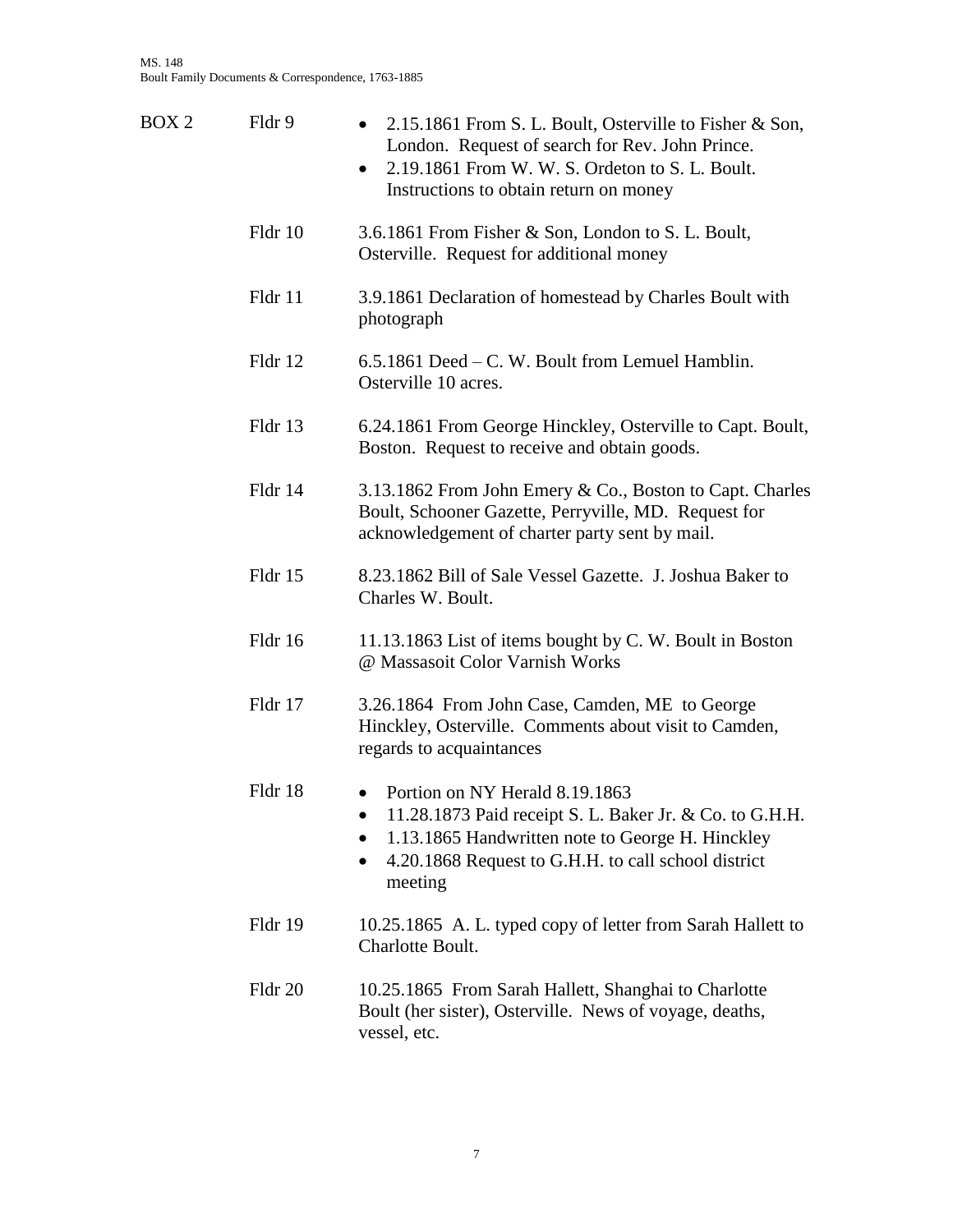| BOX 2 | Fldr 21 | 1.7.1867 Receipt for services from G. G. Hinckley to C. W.<br>Boult                                                                                                  |
|-------|---------|----------------------------------------------------------------------------------------------------------------------------------------------------------------------|
|       | Fldr 22 | 3.13.1868 Receipt from Geo. Guy for 1/32 of Schooner<br><b>Hannah Willets</b>                                                                                        |
|       | Fldr 23 | 11.5.1869 From Hezediah Coffin to Chas. Boult (?) Inquire<br>about proposition to search for Prince family connection                                                |
|       | Fldr 24 | 11.29.1872 From Henry Young (?Younce) Kingston<br>Jamaica, to Mr. Bolt (sic) Boston. Comments on Boston<br>fire and return to his family                             |
|       | Fldr 25 | Cards, family correspondence of Charlotte Boult with one<br>dated 1875                                                                                               |
|       | Fldr 26 | 2.7.1875 From Juliet to Frank Boult. News of family and<br>friends                                                                                                   |
|       | Fldr 27 | 9.1.1875 List of purchases from Nicholson, Frost &<br>Company by C. W. Boult                                                                                         |
|       | Fldr 28 | 2.18.1877 From Aunt Mary, Cambridge, to Dear Nephew<br>Frank Boult, Osterville. Cautions him to continue school<br>and not go to sea                                 |
|       | Fldr 29 | 6.3.1880 From Charles W. Boult, Boston.                                                                                                                              |
|       | Fldr 30 | 10.10.1880 From C.W. Boult to Mr. Ellis. Request for<br>copy of Prince pedigree done by J. S. Segee                                                                  |
|       | Fldr 31 | 1022.1880 From Sara Barnes, Wareham to Charles Boult,<br>Osterville. Note that her father is dead as is Stephen<br>Burgess's wife                                    |
|       | Fldr 32 | 10.26.1880 From Nathan Ellis, New Bedford to Charles<br>Boult, Osterville. Informs him that J. Segee's widow<br>married Elmer Barnes and all Prince papers destroyed |
|       | Fldr 33 | 10.25.1880 From Mary Jenney, New Bedford, to Charles<br>Boult and Betsy Lovell. Copy of article requesting contact<br>from heirs of the Prince family                |
|       | Fldr 34 | 2.14.1881 From Sarah Barnes (formerly Segee) to Charles<br>Boult. Sending paper with additional information on Mercy<br>Ellis line back to Elizabeth Prince          |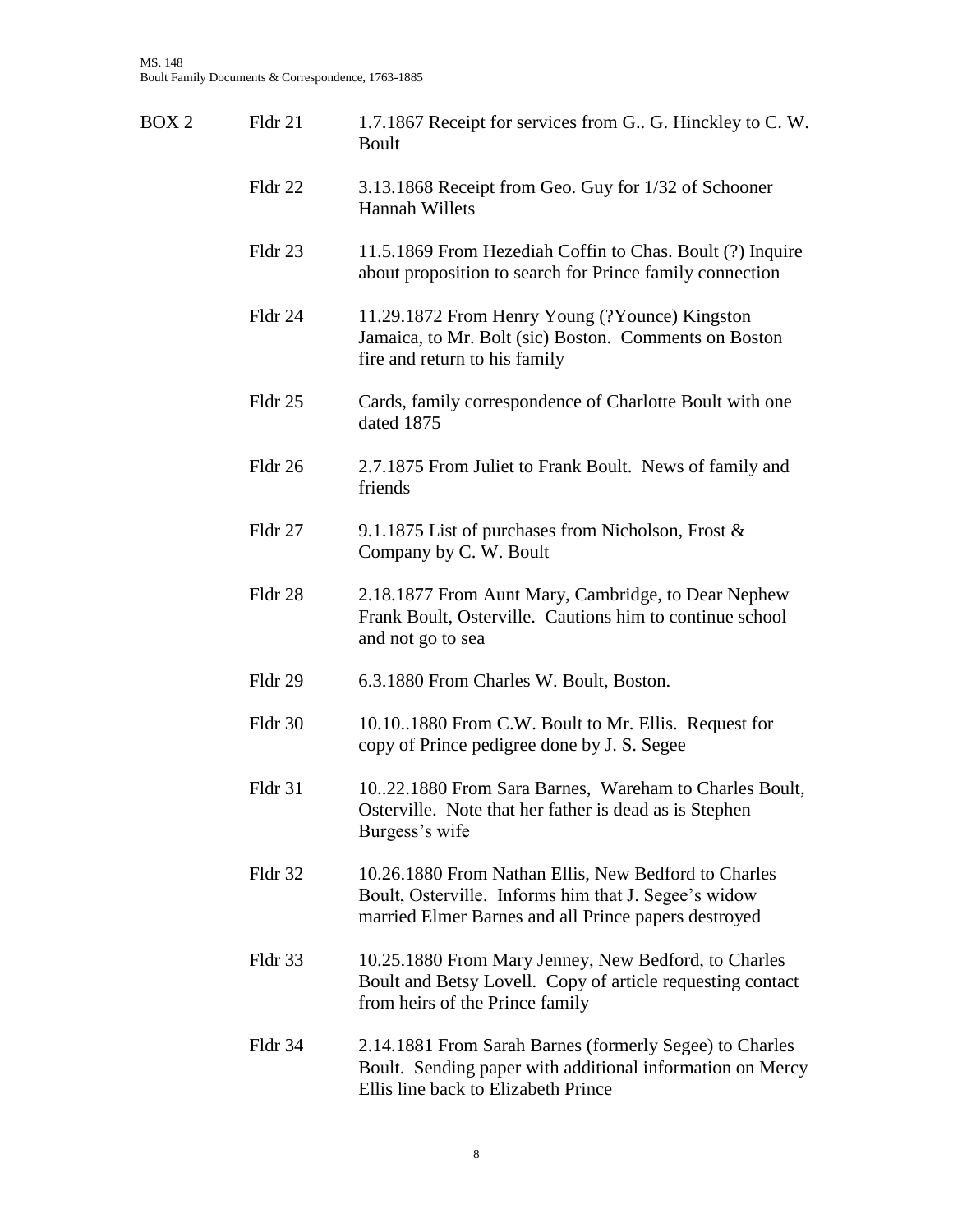| BOX 2 | Fldr 35 | 2.19.1881 From Mrs. Barnes formerly Segee. Thomas<br>Prince info                                                                                                                                          |
|-------|---------|-----------------------------------------------------------------------------------------------------------------------------------------------------------------------------------------------------------|
|       | Fldr 36 | 2.23.1881 From Mrs. Howard Lovell. Copy of notes re<br>unsuccessful efforts to communicate with Humphrey                                                                                                  |
|       | Fldr 37 | 5.2.1881 From Sara Barnes to Charles Boult. No word from<br>Humphreys. Has letter written in 1764.                                                                                                        |
|       | Fldr 38 | 5.25.1883 From Edw. Humphreys to C.W. Boult. Expects<br>to leave England for Holland and return home in July.                                                                                             |
|       | Fldr 39 | 5.29.1883 to Charles W. Boult Trip to Holland to see Rev.<br>Prince, 102, and last will and testament of James Prince                                                                                     |
|       | Fldr 40 | 5.29.1883 From Edward Humphreys, London, to Capt.<br>C.W. Boult, Osterville. Visit in Holland with Peter Prince,<br>age 102.                                                                              |
|       | Fldr 41 | 6.18.1883 From Nathan Elis, New Bedford to S. L. Boult.<br>Letter from Humphrey.                                                                                                                          |
|       | Fldr 42 | 7.1.1883 From Jess Noble Wing to Charles Boult. Note<br>stating their family's interest in the Prince property claim.                                                                                     |
|       | Fldr 43 | 7.17.1883 From J.N. Wing to Capt. Charles Boult.<br>Surprised that C.B. was not aware of their branch of the<br>Prince family.                                                                            |
|       | Fldr 44 | 7.27.1883 From Elmer Barnes, Wareham to Charles Boult<br>Osterville. Surprised that letter gave names of her sister's<br>children as claimants as she does not feel they are nearest<br>living relatives. |
|       | Fldr 45 | 9.19.1883 From N. L. Ellis, New Bedford, to Capt. Boult.<br>Reply to letter of the 16 <sup>th</sup> . Suggested visit with Humphreys.                                                                     |
|       | Fldr 46 | 9.29.1883 From Sarah S. Barnes, Wareham, to Charles<br>Boult, Osterville. As she is in poor health she would like a<br>list of heirs to determine if meeting could be in Wareham.                         |
|       | Fldr 47 | 10.2.1883 From N.L. Ellis to Capt. Charles Boult requesting<br>details for proposed meeting of heirs at Mrs. Barnes' in<br>Wareham with Humphreys.                                                        |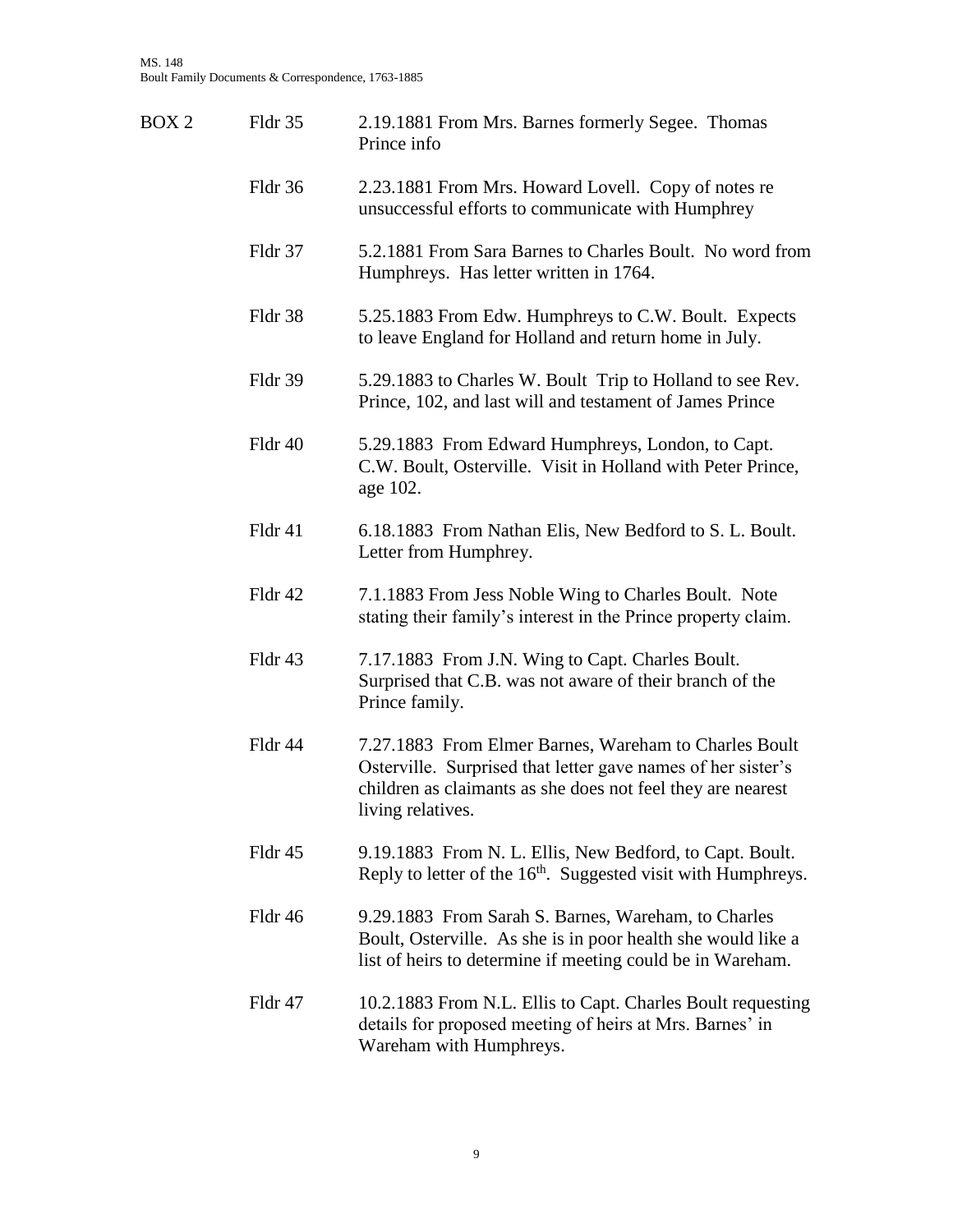| BOX 2 | Fldr 48 | 10.2.1883 from F. H. Leonard of Brookline to Capt. C.W.<br>Boult of Osterville. Willing to share in Humphrey's<br>expenses. States his mother is sister to J. N. Wing.     |
|-------|---------|----------------------------------------------------------------------------------------------------------------------------------------------------------------------------|
|       | Fldr 49 | 10.21.1883 From Mrs. Tamaleir Leonard, Brookline, to<br>Capt. Charles Boult, Osterville. Request for info to be sent<br>to her and list of 4 heirs.                        |
|       | Fldr 50 | 11.1883 From Edw. Humphreys to C. W. Boult. Suggested<br>contract language for an agreement re Prince clan.                                                                |
|       | Fldr 51 | 11.8.1883 From Charles Boult to John P. Lovell. Copy<br>suggesting acceptance of Humphrey's terms and services.                                                            |
|       | Fldr 52 | 11.9.1883 From Eames Humphreys, New York, to Chares<br>W. Boult. Offer of services. Power of Attorney form.                                                                |
|       | Fldr 53 | 11.10.1883 From Sarah S. Barnes to Charles Boult, asking<br>for any new info.                                                                                              |
|       | Fldr 54 | From Mrs. J. N. Newell, Caribou, Boulder City, CO to Capt.<br>Boult. Interest in pursuing search with Humphreys. James<br>Segee was her Uncle. Mrs. Leonard is her sister. |
|       | Fldr 55 | 11.16.1883 From Nathan Ellis, New Bedford to Capt.<br>Boult. States lawyer he has spoken to says Humphreys is a<br>fraud and they should disassociate themselves from him. |
|       | Fldr 56 | 11.26.1883 From Mrs. Elmer Barnes, Wareham to Capt.<br>Charles Boult. Unhappy with Humphrey.                                                                               |
|       | Fldr 57 | 12.31.1883 From E. B. Humphrey, New York, to Charles<br>Boult. Rather defensive letter justifying his expenses.                                                            |
|       | Fldr 58 | 1.7.1884 Letter and postcard From Mrs. J.N. Newell,<br>Caribou, Boulder, CO to Capt. Charles Boult. Expecting<br>letter from England, etc.                                 |
|       | Fldr 59 | 1.7.1884 From W.L. Ellis, S.L. Boult, and C.L. Boult to<br>E.B. Humphreys, NY. Declination of services.                                                                    |
|       | Fldr 60 | 1.7.1884 From N.L. Ellis to Capt. Charles Boult.<br>Expressing dissatisfaction with Mr. Humphreys.                                                                         |
|       | Fldr 61 | 2.2.1884 From Sarah Barnes to Charles Boult. Reiterates<br>dissatisfaction with Humphreys.                                                                                 |